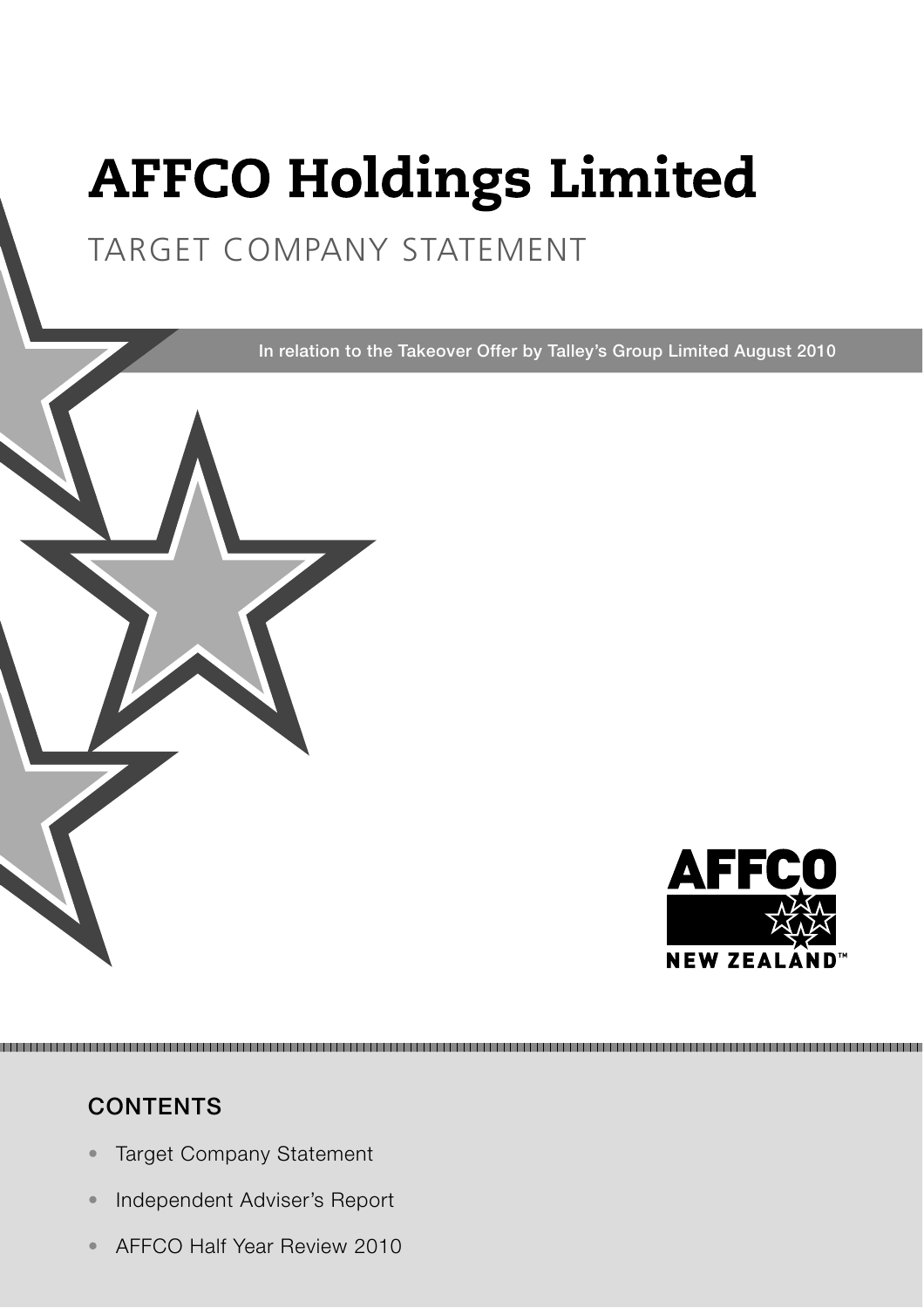### **TARGET COMPANY STATEMENT BY AFFCO HOLDINGS LIMITED PREPARED PURSUANT TO RULE 46 OF THE TAKEOVERS CODE IN RELATION TO A TAKEOVER OFFER FROM TALLEY'S GROUP LIMITED**

#### 1. **DATE**

1.1 This Target Company Statement is dated 17 August 2010.

#### 2. **OFFER**

- 2.1 This Target Company Statement relates to the takeover offer dated 6 August 2010 ("the Offer") by Talley's Group Limited ("the Offeror") for all of the fully paid ordinary shares ("the Shares") in AFFCO Holdings Limited ("AFFCO").
- 2.2 The consideration offered by the Offeror is \$0.37 per AFFCO Share.
- 2.3 The Offer is made on the terms and conditions set out in the Offeror's Offer document dated 6 August 2010.

#### 3. **TARGET COMPANY**

3.1 AFFCO Holdings Limited (company number 623635) is the target company.

#### 4. **DIRECTORS OF AFFCO**

- 4.1 The directors of AFFCO are:
	- (a) Robert William Carter;
	- (b) Samuel Lewis (Chairman);
	- (c) Michael John McCredie;
	- (d) Christopher Albert Spencer;
	- (e) Andrew Ivan Talley;
	- (f) Michael Anthony Talley;
	- (g) Arthur William Young; and
	- (h) Peter Ivan Talley (as alternate director for Andrew Talley and Michael Talley).

#### 5. **OWNERSHIP OF EQUITY SECURITIES OF AFFCO**

- 5.1 The only class of equity securities of AFFCO is ordinary shares. The following table sets out as at 4 August 2010 (being the last practicable date before the date of the Target Company Statement) the number, designation and percentage of ordinary shares of AFFCO held or controlled by:
	- (a) Each director of AFFCO and their associates;
	- (b) Each senior officer of AFFCO and their associates; and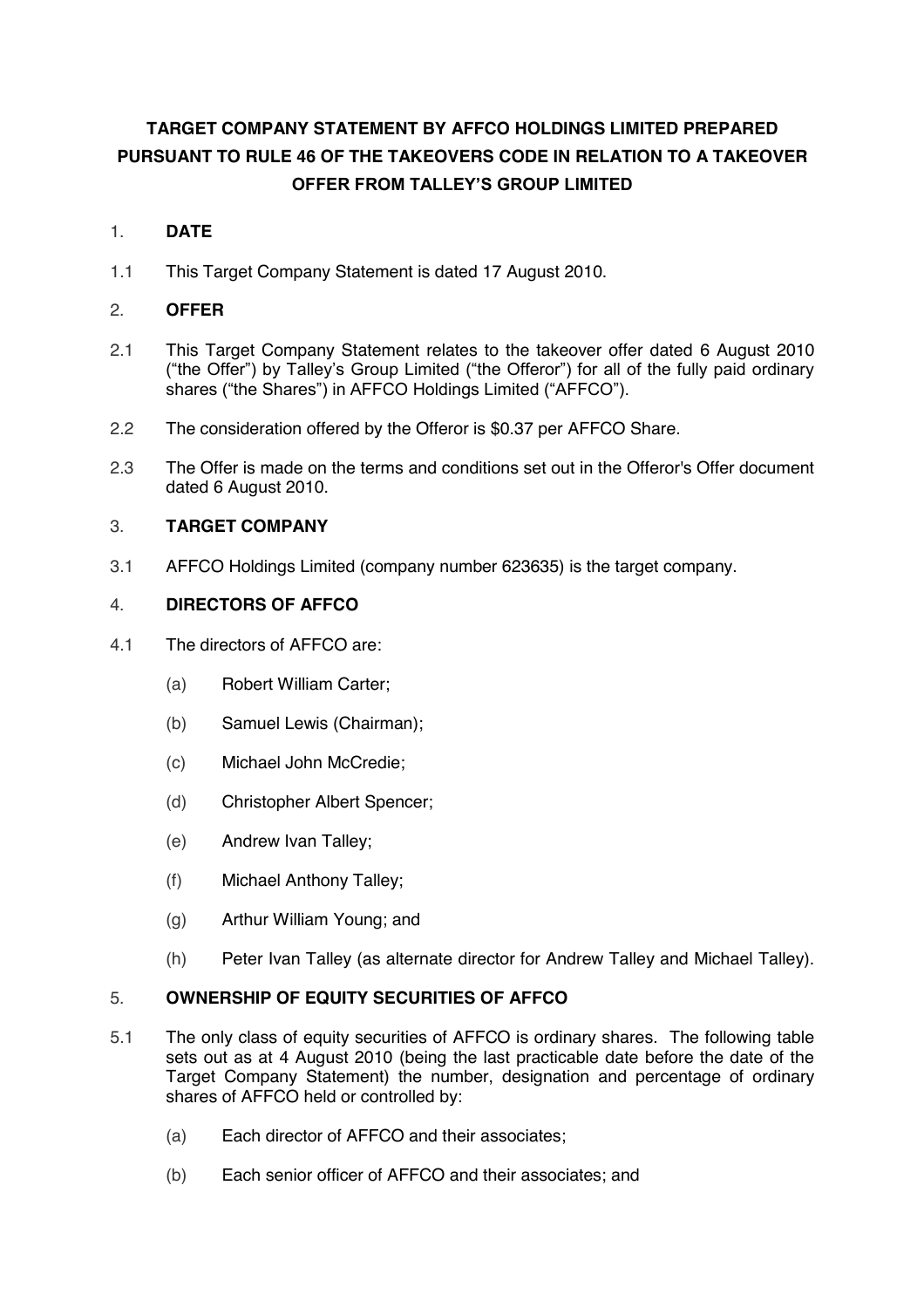(c) Any other person who, to the knowledge of AFFCO, holds or controls 5% or more of any class of equity securities of AFFCO.

| <b>Name</b>                                    | <b>Number of Ordinary</b><br><b>Shares held or controlled</b> | Percentage of number of<br><b>Ordinary Shares</b> |  |  |  |  |
|------------------------------------------------|---------------------------------------------------------------|---------------------------------------------------|--|--|--|--|
| <b>Directors</b>                               |                                                               |                                                   |  |  |  |  |
| Robert William Carter <sup>1</sup>             | 339,356                                                       | 0.07%                                             |  |  |  |  |
| Samuel Lewis <sup>2</sup>                      | 488,092                                                       | 0.10%                                             |  |  |  |  |
| Michael John McCredie <sup>3</sup>             | 62,500                                                        | 0.01%                                             |  |  |  |  |
| Christopher Albert Spencer <sup>4</sup>        | 61,600                                                        | 0.01%                                             |  |  |  |  |
| Arthur William Young <sup>5</sup>              | 119,064,307                                                   | 23.55%                                            |  |  |  |  |
| <b>Directors' associates</b>                   |                                                               |                                                   |  |  |  |  |
| Croaghmore Investments Limited <sup>6</sup>    | 339,356                                                       | 0.07%                                             |  |  |  |  |
| Hugh Green Investments Limited <sup>7</sup>    | 5,076,147                                                     | 1.00%                                             |  |  |  |  |
| Kilmacrennan Farm Limited <sup>8</sup>         | 8,909,443                                                     | 1.76%                                             |  |  |  |  |
| Aropuhue Farm Partnership <sup>9</sup>         | 72,391                                                        | 0.01%                                             |  |  |  |  |
| Belford Farm Limited <sup>10</sup>             | 410,226                                                       | 0.08%                                             |  |  |  |  |
| T D Lewis <sup>11</sup>                        | 3,608                                                         | >0.01%                                            |  |  |  |  |
| Kaye McCredie <sup>12</sup>                    | 62,500                                                        | 0.01%                                             |  |  |  |  |
| Mary Gail Spencer <sup>13</sup>                | 61,600                                                        | 0.01%                                             |  |  |  |  |
| Peter Boyd Guise <sup>14</sup>                 | 61,600                                                        | 0.01%                                             |  |  |  |  |
| Helen Frances Melrose <sup>15</sup>            | 500,000                                                       | 0.10%                                             |  |  |  |  |
| Toocooya Nominees Limited <sup>16</sup>        | 118,564,307                                                   | 23.46%                                            |  |  |  |  |
| Talley's Group Limited (Offeror) <sup>17</sup> | 267,035,475                                                   | 52.83%                                            |  |  |  |  |

<sup>1</sup> *Robert Carter through his family trusts has a controlling interest in, and is a director of, Croaghmore Investments Limited which holds 339,356 shares in AFFCO.* 

*3 Michael McCredie holds these shares jointly with Kaye McCredie.* 

 $\overline{a}$ 

*<sup>2</sup>* Samuel Lewis holds 72,391 shares on behalf of Aropuhue Farm Partnership, 410,226 shares as a director and shareholder of *Belford Farm Limited, 3,608 shares jointly with TD Lewis and 1,867 shares in his own name.* 

<sup>4</sup> *Christopher Spencer is registered as the holder of 61,600 shares in AFFCO jointly with Mary Gail Spencer and Peter Boyd Guise as trustees of the Gail Spencer Trust. 5*

*Arthur Young is a trustee of the Toocooya Trust and therefore controls the 118,564,307 shares in AFFCO held by Toocooya Nominees Limited as bare trustee for the Toocooya Trust. Arthur Young also holds 500,000 AFFCO shares jointly with Helen Frances Melrose as a trustee of the Maranella Trust.* 

<sup>6</sup> *Robert Carter through his family trusts, has a controlling interest in, and is a director of, Croaghmore Investments Limited <sup>7</sup>*

*Hugh Green Investments Limited is a potential associate of Robert Carter.* 

*<sup>8</sup> Kilmacrennan Farm Limited is a potential associate of Robert Carter.* 

*<sup>9</sup> Samuel Lewis has a controlling interest in the Aropuhue Farm Partnership.* 

<sup>&</sup>lt;sup>10</sup> Samuel Lewis has a controlling interest in, and is a director of, Belford Farm Limited.<br><sup>11</sup> T D Lewis holds these shares jointly with Samuel Lewis and is an associate of Samuel Lewis.<br><sup>12</sup> Kaye McCredie holds these s *Gail Spencer Trust and is an associate of Christopher Spencer.* 

*<sup>14</sup> Peter Guise is the registered as the holder of these shares jointly with Christopher Spencer and Mary Spencer as trustees of the Gail Spencer Trust and is an associate of Christopher Spencer. 15 Helen Melrose holds these shares jointly with Arthur Young as trustees of the Maranella Trust and is an associate of Arthur* 

*Young.* 

<sup>&</sup>lt;sup>16</sup> Due to the Pre-Bid Agreement Toocooya Nominees Limited and the trustees of Toocooya Trust became an associate of

Talley's Group Limited and Andrew Talley, Michael Talley and Peter Talley.<br><sup>17</sup> Talley's Group Limited became an associate of Andrew Talley, Michael Talley, Peter Talley and due to the Pre-Bid Agreement *is an associate of Arthur Young.*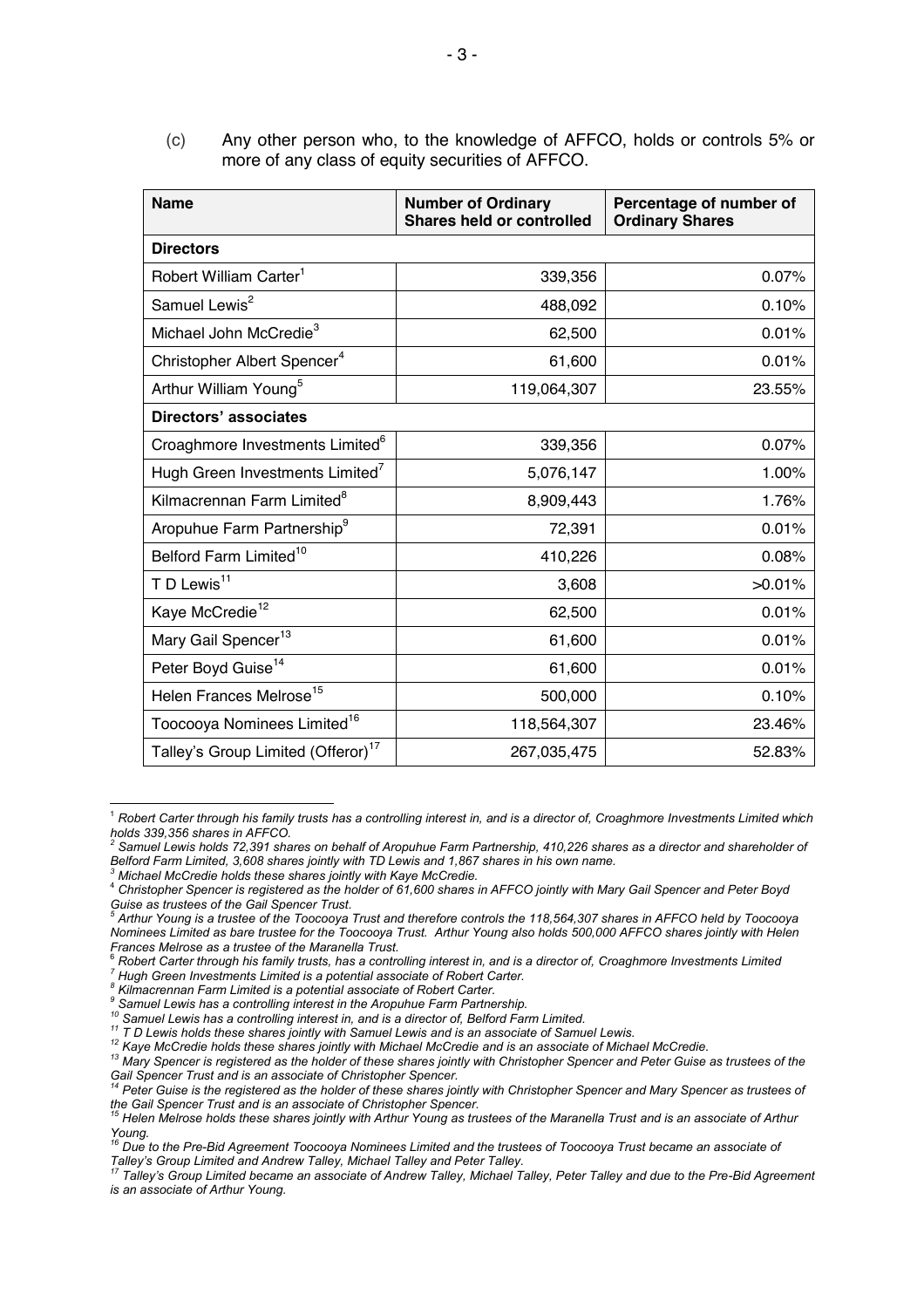| <b>Senior Officers' associates</b>                                       |             |           |  |  |  |  |
|--------------------------------------------------------------------------|-------------|-----------|--|--|--|--|
| Allen Raynor Stevens <sup>18</sup>                                       | 23,333      | $>0.01\%$ |  |  |  |  |
| Lois Marie Stevens <sup>19</sup>                                         | 23,333      | $>0.01\%$ |  |  |  |  |
| Holders or controllers of more than 5% of any class of equity securities |             |           |  |  |  |  |
| Toocooya Nominees Limited                                                | 118,564,307 | 23.46%    |  |  |  |  |
| Talley's Group Limited (Offeror)                                         | 267,035,475 | 52.83%    |  |  |  |  |

- 5.2 Other than the directors, senior officers and their associates listed or referred to in the table above, no other director or senior officer or any of their associates hold or control any class of equity securities of AFFCO.
- 5.3 To the knowledge of AFFCO no other person holds or controls 5% or more of any class of equity securities of AFFCO.
- 5.4 No equity securities in AFFCO have been issued to directors or senior officers of AFFCO or their associates during the two year period prior to the date of this Target Company Statement.
- 5.5 No directors or senior officers of AFFCO or their associates have obtained any beneficial interest in any equity securities of AFFCO under any employee share scheme or other remuneration arrangement during the two year period prior to the date of this Target Company Statement.

#### 6. **TRADING IN EQUITY SECURITIES OF AFFCO**

- 6.1 The Offeror, as holder of 5% or more of the Shares of AFFCO, acquired 62,416 Shares on 8 February 2010 for a consideration of \$0.37 per Share.
- 6.2 Hugh Green Investments Limited, as an associate of Robert William Carter, a director of AFFCO, acquired the following Shares in AFFCO:
	- (a) 46,030 Shares on 28 April 2010 for a consideration of \$0.37 per Share;
	- (b) 16,719 Shares on 29 April 2010 for a consideration of \$0.37 per Share;
	- (c) 37,251 Shares on 3 May 2010 for a consideration of \$0.37 per Share;
	- (d) 1,009 Shares on 10 May 2010 for a consideration of \$0.37 per Share;
	- (e) 3,850 Shares on 10 May 2010 for a consideration of \$0.37 per Share;
	- (f) 16,572 Shares on 10 May 2010 for a consideration of \$0.37 per Share;
	- (g) 10,000 Shares on 13 May 2010 for a consideration of \$0.37 per Share;
	- (h) 28,921 Shares on 25 May 2010 for a consideration of \$0.37 per Share;
	- (i) 50,000 Shares on 28 May 2010 for a consideration of \$0.37 per Share;
	- (j) 10,000 Shares on 28 May 2010 for a consideration of \$0.37 per Share;

<sup>&</sup>lt;sup>18</sup> Allen Stevens is the father of and therefore a potential associate of Nigel Stevens.

*<sup>18</sup> Allen Stevens is the father of and therefore a potential associate of Nigel Stevens. 19 Lois Stevens is the mother of and therefore a potential associate of Nigel Stevens.*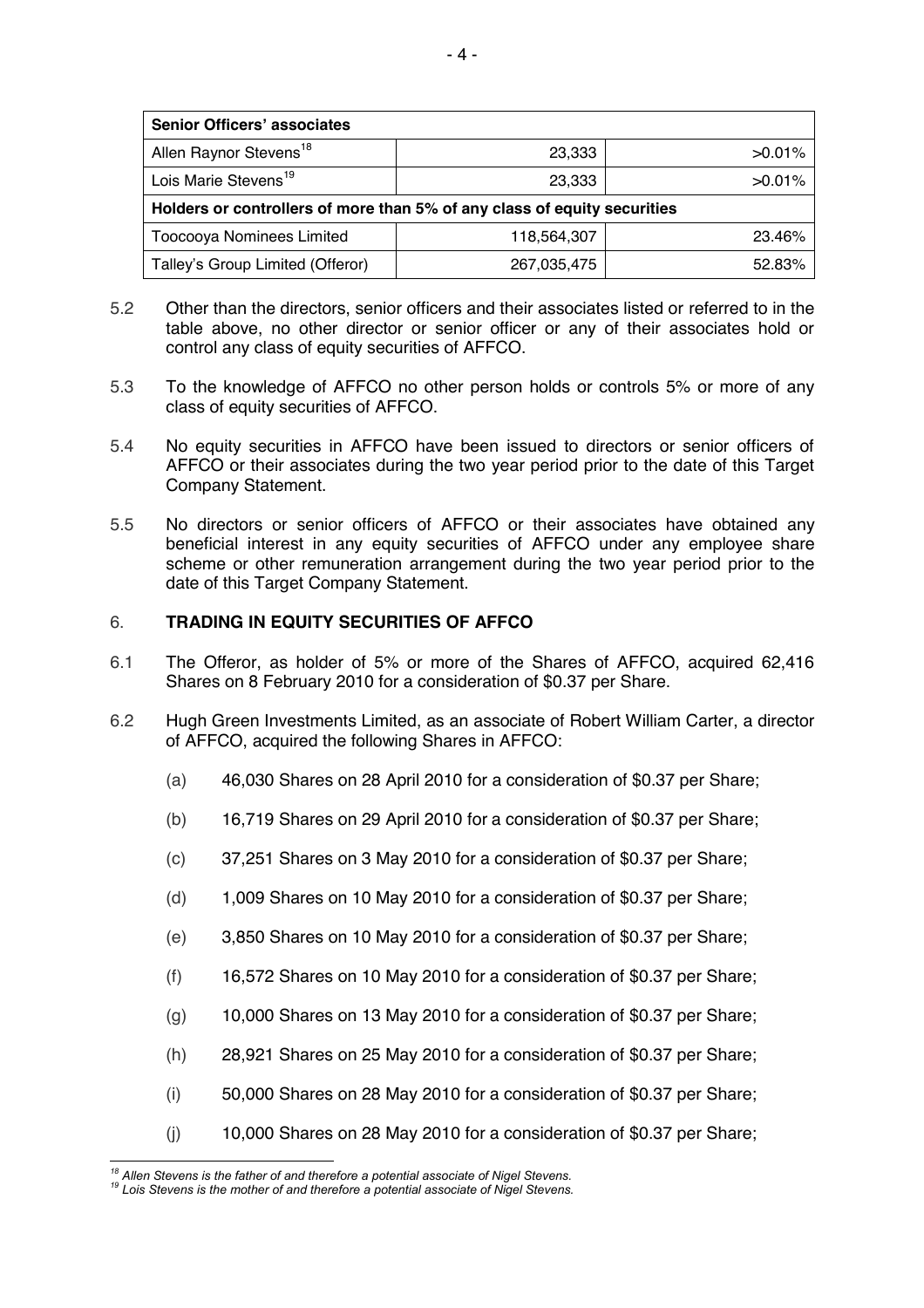- (k) 3,000 Shares on 2 June 2010 for a consideration of \$0.37 per Share;
- (l) 8,079 Shares on 2 June 2010 for a consideration of \$0.37 per Share;
- (m) 100,000 Shares on 15 June 2010 for a consideration of \$0.37 per Share; and
- (n) 282,024 Shares on 16 June 2010 for a consideration of \$0.37 per Share.
- 6.3 Other than as disclosed in paragraphs 6.1 and 6.2 above, no other director or senior officer of AFFCO, nor their associates, nor a holder or controller of 5% or more of the Shares of AFFCO, has acquired or disposed of equity securities of AFFCO during the six month period before 5 August 2010 (being the latest practicable date before the date of this Target Company Statement).

#### 7. **ACCEPTANCE OF OFFER**

7.1 The following AFFCO directors or senior officers or their associates who hold equity securities in AFFCO have accepted or intend to accept the Offer in respect of their holdings of AFFCO shares.

| Name                              |                     | Accepted<br>Accept | or | Intends | to   Number of AFFCO Shares |
|-----------------------------------|---------------------|--------------------|----|---------|-----------------------------|
| Toocooya<br>Limited <sup>20</sup> | Nominees   Accepted |                    |    |         | 118.564.307                 |

7.2 At the date of this Target Company Statement, other than the directors and their associates referred to in paragraph 7.1, no directors or senior officers of AFFCO or their associates who hold equity securities in AFFCO have accepted or intend to accept, the Offer, but there is a possibility that Christopher Spencer and Arthur Young may do so.

#### 8. **OWNERSHIP OF EQUITY SECURITIES OF OFFEROR**

- 8.1 The following table sets out as at 5 August 2010 (being the last practicable date before the date of the Target Company Statement) the number, designation and percentage of shares of the Offeror held or controlled by:
	- (a) AFFCO;

 $\overline{\phantom{a}}$ 

- (b) Each director of AFFCO and their associates; and
- (c) Each senior officer of AFFCO and their associates.

<sup>&</sup>lt;sup>20</sup> Toocooya Nominees Limited is a bare trustee for the Toocooya Trust, the trustees of which are Arthur Young, Michael *Spencer and Allan John Maun Wadamas, and due to the Pre-Bid Agreement is an associate of Andrew Talley, Michael Talley and Peter Talley.*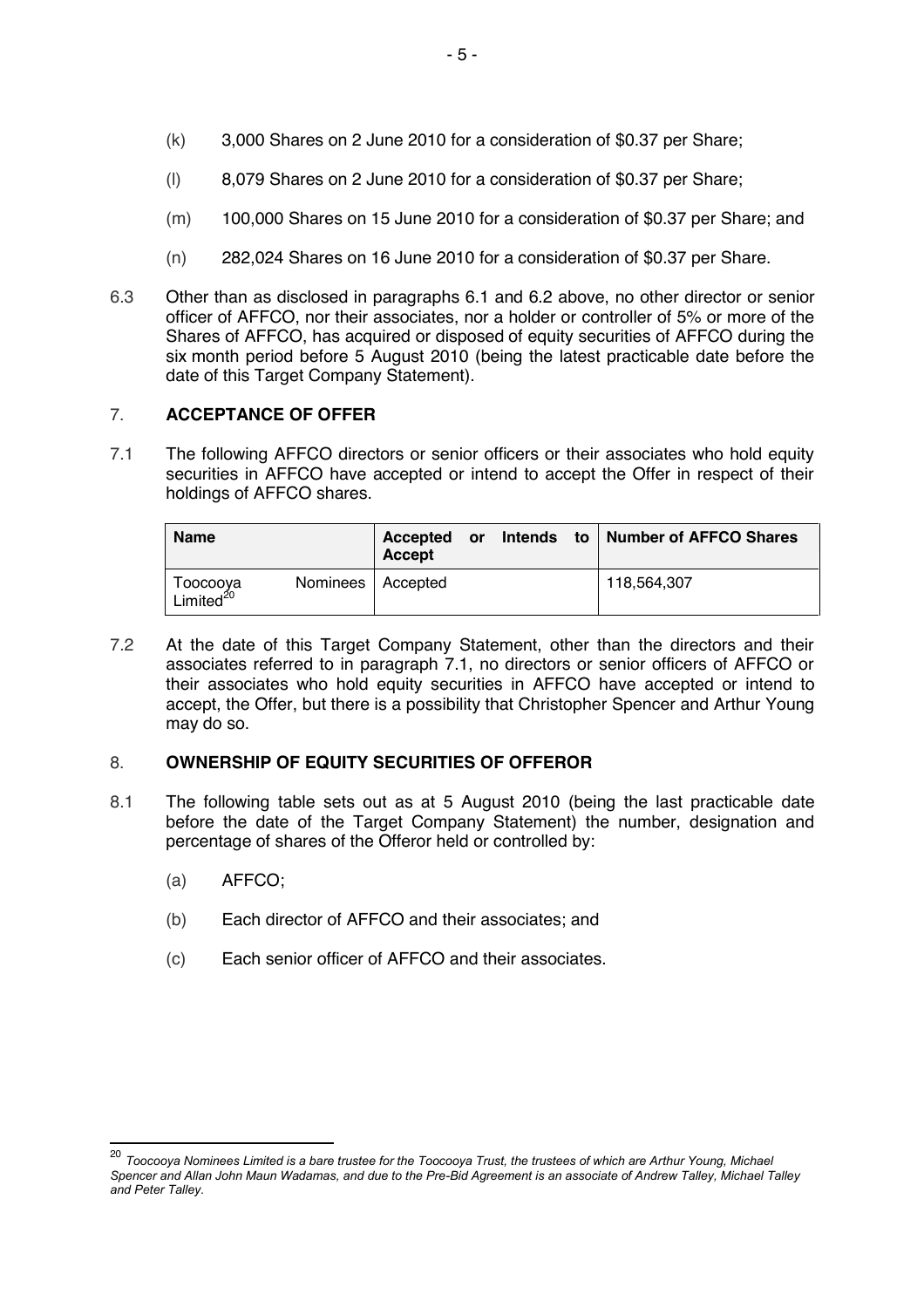| <b>Name</b>                                 | <b>Number of Equity</b><br><b>Securities held or</b><br>controlled | <b>Type of Equity</b><br><b>Security</b> | Percentage of<br><b>Class of</b><br><b>Shares</b> |  |  |  |  |
|---------------------------------------------|--------------------------------------------------------------------|------------------------------------------|---------------------------------------------------|--|--|--|--|
| <b>Directors and their associates</b>       |                                                                    |                                          |                                                   |  |  |  |  |
| Andrew Ivan Talley <sup>21</sup>            | 2,050,000                                                          | Non-voting shares                        | 25%                                               |  |  |  |  |
| Andrew Ivan Talley <sup>11</sup>            | 600,000                                                            | Voting shares                            | 33.33%                                            |  |  |  |  |
| Michael Anthony Talley <sup>22</sup>        | 2,050,000                                                          | Non-voting shares                        | 25%                                               |  |  |  |  |
| Michael Anthony Talley <sup>12</sup>        | 600,000                                                            | Voting shares                            | 33.33%                                            |  |  |  |  |
| Michael Anthony Talley <sup>23</sup>        | 2,050,000                                                          | Non-voting shares                        | 25%                                               |  |  |  |  |
| <b>Michael Anthony Talley</b>               | 300,000                                                            | Voting shares                            | 16.67%                                            |  |  |  |  |
| Peter Ivan Talley (alternate) <sup>24</sup> | 2,050,000                                                          | Non-voting shares                        | 25%                                               |  |  |  |  |
| Peter Ivan Talley (alternate) <sup>14</sup> | 600,000                                                            | Voting shares                            | 33.33%                                            |  |  |  |  |
| Peter Ivan Talley (alternate) <sup>25</sup> | 2,050,000                                                          | Non-voting shares                        | 25%                                               |  |  |  |  |
| Peter Ivan Talley (alternate)               | 300,000                                                            | Voting shares                            | 16.67%                                            |  |  |  |  |
| Milan Daniel Talley <sup>26</sup>           | 2,050,000                                                          | Non-voting shares                        | 25%                                               |  |  |  |  |
| Milan Daniel Talley <sup>16</sup>           | 600,000                                                            | Voting shares                            | 33.33%                                            |  |  |  |  |
| James Rory Ryder <sup>27</sup>              | 2,050,000                                                          | Non-voting shares                        | 25%                                               |  |  |  |  |
| James Rory Ryder <sup>17</sup>              | 600,000                                                            | Voting shares                            | 33.33%                                            |  |  |  |  |
| James Rory Ryder <sup>28</sup>              | 2,050,000                                                          | Non-voting shares                        | 25%                                               |  |  |  |  |
| James Rory Ryder <sup>29</sup>              | 2,050,000                                                          | Non-voting shares                        | 25%                                               |  |  |  |  |
| Guy Alexander Mannering <sup>30</sup>       | 2,050,000                                                          | Non-voting shares                        | 25%                                               |  |  |  |  |
| Graeme Peter Malone <sup>31</sup>           | 2,050,000                                                          | Non-voting shares                        | 25%                                               |  |  |  |  |
| Graeme Peter Malone <sup>21</sup>           | 600,000                                                            | Voting shares                            | 33.33%                                            |  |  |  |  |
| Graeme Peter Malone <sup>32</sup>           | 2,050,000                                                          | Non-voting shares                        | 25%                                               |  |  |  |  |
| John Malcolm Fitchett <sup>33</sup>         | 2,050,000                                                          | Non-voting shares                        | 25%                                               |  |  |  |  |
| John Malcolm Fitchett <sup>23</sup>         | 600,000                                                            | Voting shares                            | 33.33%                                            |  |  |  |  |
| John Malcolm Fitchett <sup>34</sup>         | 2,050,000                                                          | Non-voting shares                        | 25%                                               |  |  |  |  |

8.2 Other than as disclosed in paragraph 8.1, none of:

- (a) AFFCO;
- (b) any director of AFFCO;

24 Michael Talley holds the shares jointly with Milan Talley, James Ryder and Graeme Malone as trustees of the Milan Trust.<br>
<sup>23</sup> Michael Talley holds the shares jointly with Milan Talley, James Ryder and Graeme Malone as

- 
- 
- 

<sup>&</sup>lt;sup>21</sup> Andrew Talley holds the shares jointly with Peter Talley and John Fitchett as trustees of the Ancich Trust.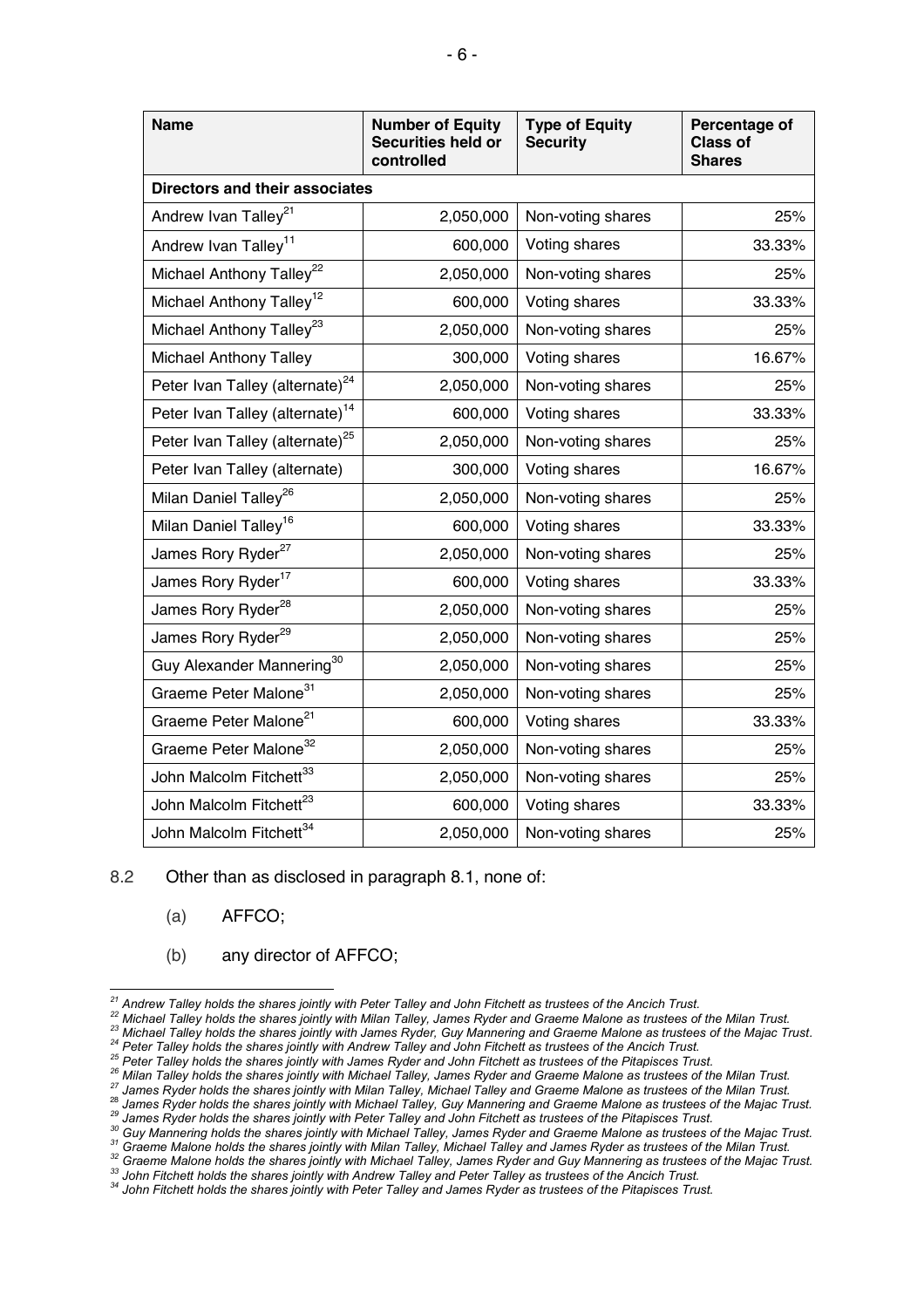- (c) any senior officer of AFFCO;
- (d) any associate of a director or senior officer of AFFCO,

holds or controls any equity securities of the Offeror.

#### 9. **TRADING IN EQUITY SECURITIES OF OFFEROR**

- 9.1 None of:
	- (a) AFFCO;
	- (b) any director of AFFCO;
	- (c) any senior officer of AFFCO;
	- (d) any associate of a director or senior officer of AFFCO,

has acquired or disposed of any equity securities of the Offeror during the six month period before 5 August 2010 (being the latest practicable date before the date of this Target Company Statement).

#### 10. **ARRANGEMENTS BETWEEN OFFEROR AND AFFCO**

- 10.1 No agreement or arrangement (whether legally enforceable or not) has been made, or is proposed to be made, between the Offeror or any associates of the Offeror and AFFCO or any related company of AFFCO, in connection with, in anticipation of, or in response to, the Offer, other than as follows:
	- (a) a Pre-Bid Agreement between the Offeror and Toocooya Nominees Limited **('Toocooya')**. The monetary value of this commitment was NZ\$43,868,793.59 being the consideration payable to Toocooya under the Offer. The material terms of the Pre-Bid Agreement are as follows:
		- (i) Talley's agrees, subject to satisfaction of certain conditions, to make the Offer;
		- (ii) Toocooya Nominees Limited has irrevocably agreed to accept the Offer on the fifth working day after the date of the Offer;
		- (iii) Toocooya Nominees Limited is required to provide acceptance to the Offer on the fifth working day after the date of the Offer;
		- (iv) until such time as Toocooya Nominees Limited has accepted the Offer and the Offer is declared unconditional, Talley's has agreed that Toocooya Nominees Limited may exercise and/or control the exercise of voting rights attached to its shares in AFFCO; and
		- (v) unless the Pre-Bid Agreement is terminated or until it is completed, Toocooya Nominees Limited will not acquire further shares in AFFCO and will not dispose of or deal in any way with any of its shares in AFFCO, except via the Offer,

as summarised in section 6 of Schedule A of the Offer; and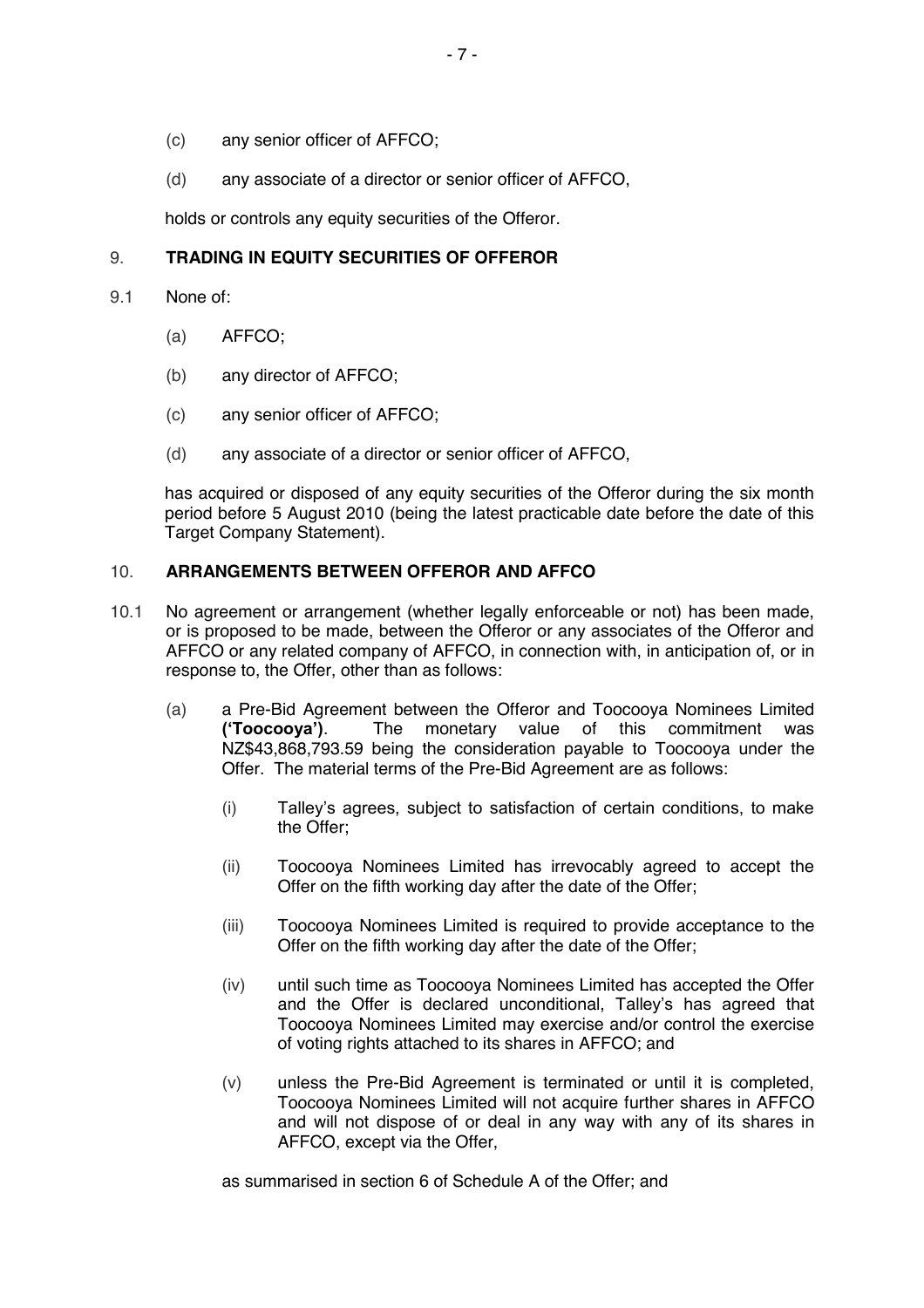- (b) correspondence dated 20 July 2010 by or on behalf of the Offeror and Toocooya recording that:
	- (i) Toocooya will, as soon as practicable after receipt of payment for the AFFCO Shares that are acquired from it by Talley's under the Offer, procure that Chris Spencer and Arthur Young resign as directors of AFFCO (and in respect to Arthur Young, by implication resign as a director of South Pacific Meats Limited), with immediate effect;
	- (ii) Chris Spencer and Arthur Young will, on resignation, have no claim against AFFCO, except for unpaid directors' fees; and
	- (iii) Talley's will be supportive of AFFCO maintaining directors' indemnities and insurance for Chris Spencer and Arthur Young for a reasonable run off period,

as summarised in section 8.1(b) of Schedule A of the Offer.

#### 11. **RELATIONSHIP BETWEEN OFFEROR AND DIRECTORS AND SENIOR OFFICERS OF AFFCO**

- 11.1 No agreement or arrangement (whether legally enforceable or not) has been made, or is proposed to be made, between the Offeror or any associates of the Offeror, and any of the directors or senior officers of AFFCO or any related company of AFFCO (including in connection with any payment or other benefit proposed to be made or given by way of compensation for loss of office, or as to their remaining in, or retiring from, office), in connection with, in anticipation of, or in response to, the Offer, other than as is set out under paragraph 10.1 of this Target Company Statement.
- 11.2 Andrew Ivan Talley who is a director of AFFCO is also a director of the Offeror, subsidiaries of the Offeror and the following related companies of the Offeror:
	- (a) South Pacific Meats Limited;
	- (b) Open Country Dairy Limited; and
	- (c) Open Country Cheese Company Limited.
- 11.3 Michael Anthony Talley who is a director of AFFCO is also a director of the Offeror, subsidiaries of the Offeror and the following related companies of the Offeror:
	- (a) South Pacific Meats Limited.
- 11.4 Peter Ivan Talley who is an alternate director of AFFCO is also a director of the Offeror and subsidiaries of the Offeror.
- 11.5 Samuel Lewis who is a director of AFFCO and its wholly owned subsidiaries, is also a director of the following related companies of the Offeror:
	- (a) South Pacific Meats Limited; and
	- (b) Open Country Dairy Limited.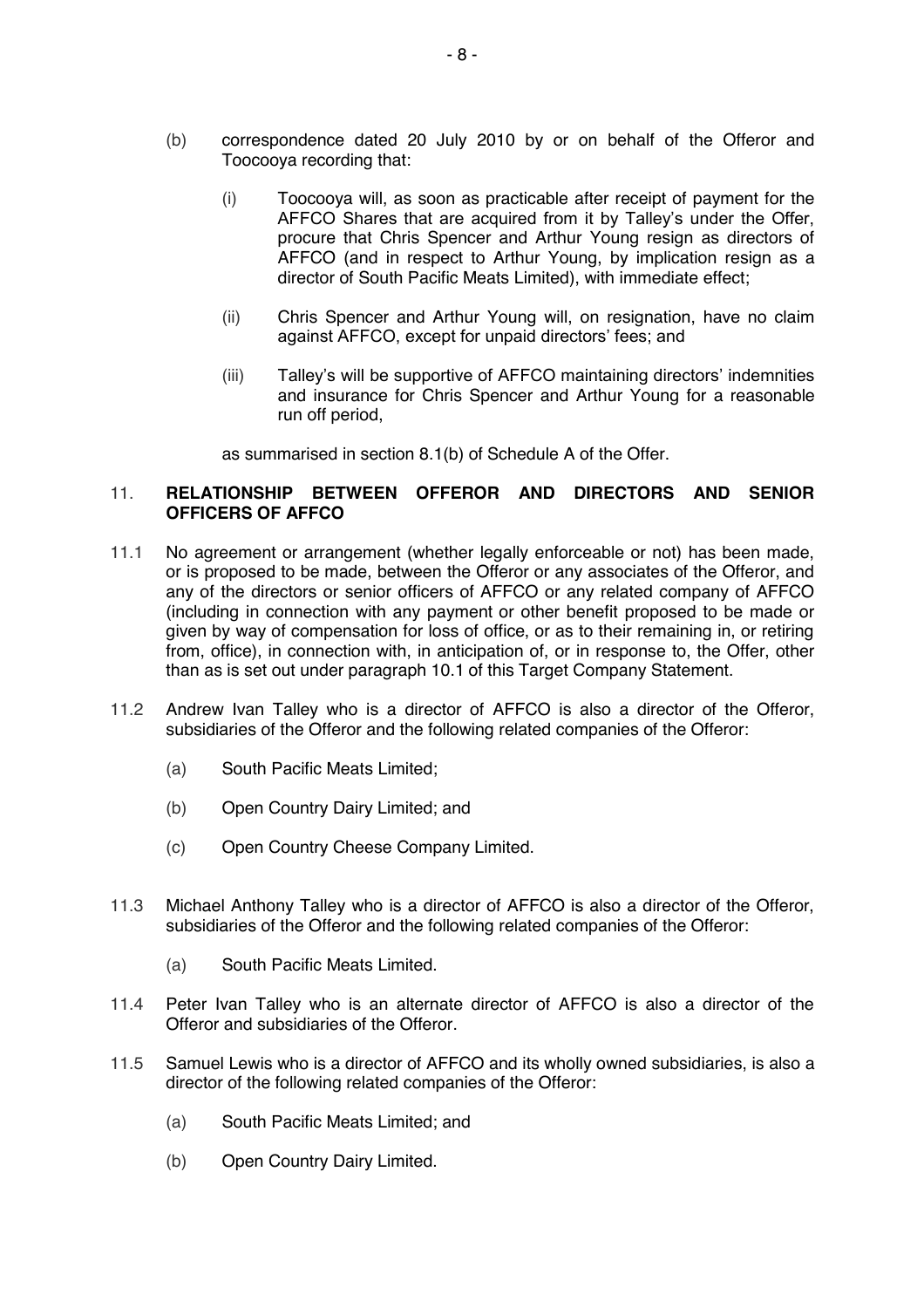- 11.6 Arthur William Young who is a director of AFFCO is also a director of South Pacific Meats Limited.
- 11.7 Hamish Simson who is the CEO of AFFCO is also a director of AFFCO's wholly owned subsidiaries which are related companies of the Offeror.
- 11.8 Other than Andrew Ivan Talley, Michael Anthony Talley, Peter Ivan Talley, Samuel Lewis, Arthur William Young and Hamish Simson, none of the directors or senior officers of AFFCO are directors or senior officers of the Offeror, or any related company of the Offeror, other than AFFCO.

#### 12. **AGREEMENT BETWEEN AFFCO AND DIRECTORS AND SENIOR OFFICERS**

12.1 No agreement or arrangement (whether legally enforceable or not) has been made, or is proposed to be made, between AFFCO or any related company of AFFCO, and any directors or senior officers of AFFCO, or any related companies of AFFCO, or their associates, under which a payment or other benefit may be made or given by way of compensation for loss of office, or as to their remaining in or retiring from office in connection with, in anticipation of, or in response to, the Offer, other than as is set out under paragraph 10.1 of this Target Company Statement.

#### 13. **INTERESTS OF DIRECTORS AND OFFICERS OF AFFCO IN CONTRACTS OF OFFEROR OR RELATED COMPANY**

- 13.1 Other than the contracts referred to in paragraphs 13.2 and 13.3, none of:
	- (a) any director of AFFCO;
	- (b) any senior officer of AFFCO;
	- (c) any associate of a director or senior officer of AFFCO;

has any interest in any contract to which the Offeror or any related company of the Offeror is a party.

- 13.2 The following directors or their associates may have an interest in contracts with the Offeror or any related company of the Offeror;
	- (a) Arthur Young is a director of Rimanui Farms Limited which has stock supply arrangements with AFFCO. These arrangements were entered into in the ordinary course of business and on usual terms and conditions.
	- (b) Other directors of AFFCO or their associates may transact stock supply arrangements with AFFCO in the ordinary course of business and on usual terms and conditions.
- 13.3 Andrew Talley, Michael Talley (each of whom are directors of AFFCO) and Peter Talley (an alternate director of AFFCO) are not direct parties to any contract with the Offeror (or its subsidiaries) or its related companies, AFFCO (and its subsidiaries) and Open Country Dairy Limited (and its subsidiaries). Andrew Talley, Michael Talley and Peter Talley have the shareholding interests in the Offeror as set out in paragraph 8.1. Accordingly, Andrew Talley, Michael Talley and Peter Talley may be deemed to have an interest in contracts entered into by the Offeror, and related companies of the Offeror, including AFFCO (and its subsidiaries) and Open Country Dairy Limited (and its subsidiaries).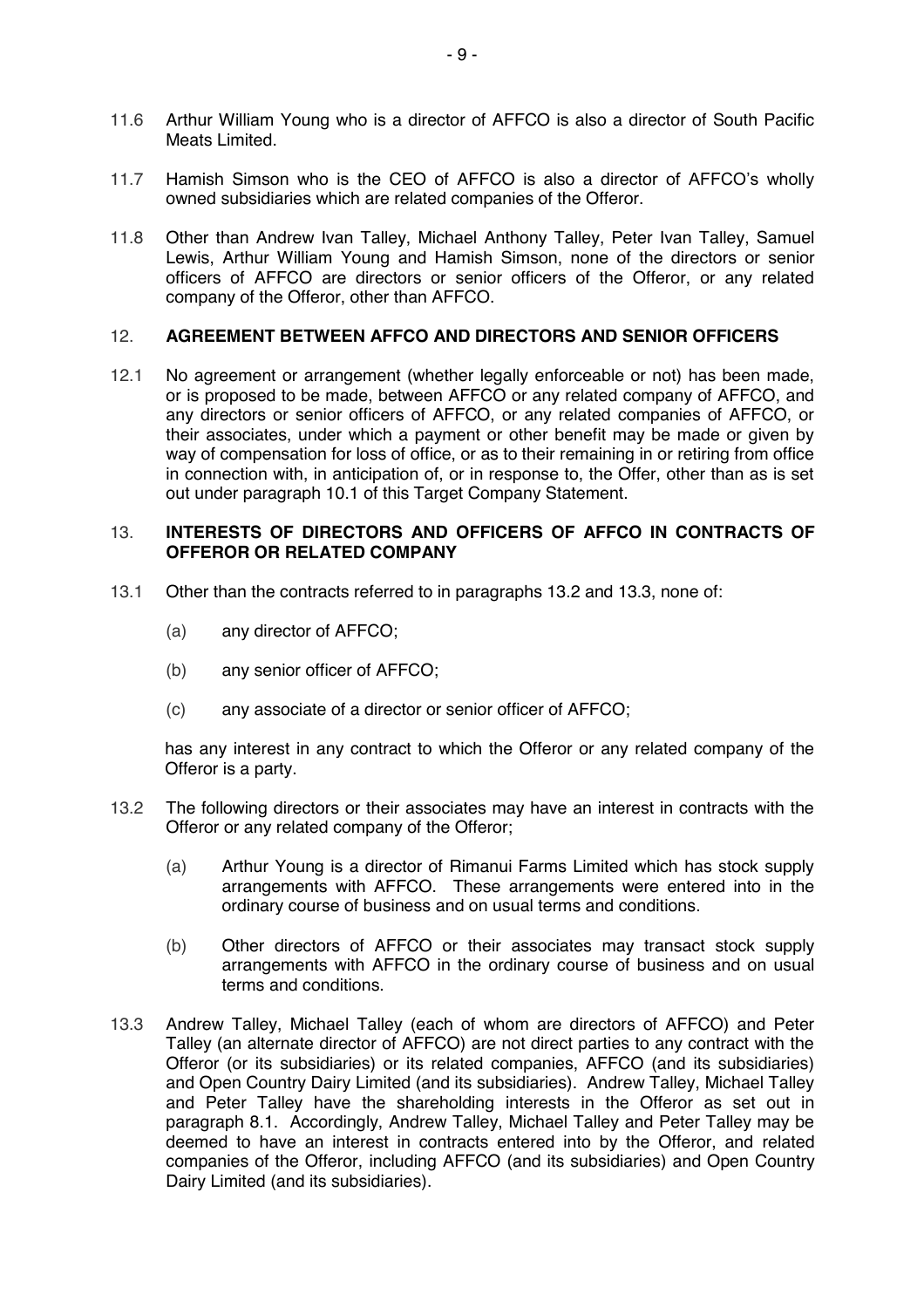#### 13A **INTERESTS OF AFFCO'S SUBSTANTIAL SECURITY HOLDERS IN MATERIAL CONTRACTS OF OFFEROR OR RELATED COMPANY**

13A.1 No person who, to the knowledge of the directors or the senior officers of AFFCO holds or controls 5% or more of any class of equity securities of AFFCO, has an interest in any material contract to which the Offeror or any related company of the Offeror is a party, other than the Pre-Bid Agreement set out in paragraph 10.1 of this Target Company Statement.

#### 14. **RECOMMENDATION**

14.1 The Directors of AFFCO have engaged Campbell MacPherson Limited as an independent advisor, and Campbell MacPherson Limited has prepared a report on the merits of the Offer as required by Rule 21 of the Takeovers Code **('the Campbell MacPherson Report')**. The Campbell MacPherson Report is attached to this Target Company Statement.

The Independent Directors recommend that if a shareholder needs a dividend in the short to medium term those AFFCO's shareholders should accept the offer.

The Independent Directors of AFFCO set out the reasons for their recommendation in the letter attached to this Target Company Statement.

- 14.2 Should any aspect of this Offer or this Target Company Statement require additional clarification, the Independent Directors of AFFCO recommend that shareholders take advice from an independent financial or legal advisor in respect of the Offer and consider that advice in light of their own circumstances (including their own taxation position) before electing whether to accept or reject the Offer.
- 14.3 Four of the directors of AFFCO, Andrew Ivan Talley, Michael Anthony Talley, Christopher Albert Spencer and Arthur William Young have abstained from making a recommendation or any statement under this paragraph, as each of those directors is associated with the Offeror and therefore, consider they have a conflict of interest which prevents their involvement in making a recommendation.

#### 15. **ACTIONS OF AFFCO**

- 15.1 Other than as set out in paragraph 10.1 no material agreement or arrangement (whether legally enforceable or not) of AFFCO and its related companies has been entered into as a consequence of, in response to, or in connection with, the Offer.
- 15.2 Other than as set out in paragraph 15.3 (which has only been included for the avoidance of doubt) no negotiations are underway as a consequence of, in response to, or in connection with, the Offer that relate to or could result in:
	- (a) An extraordinary transaction, such as a merger, amalgamation or reorganisation, involving AFFCO or any of its related companies; or
	- (b) The acquisition or disposition of material assets by AFFCO or any of its related companies; or
	- (c) An acquisition of equity securities by, or of, AFFCO or any related company of AFFCO; or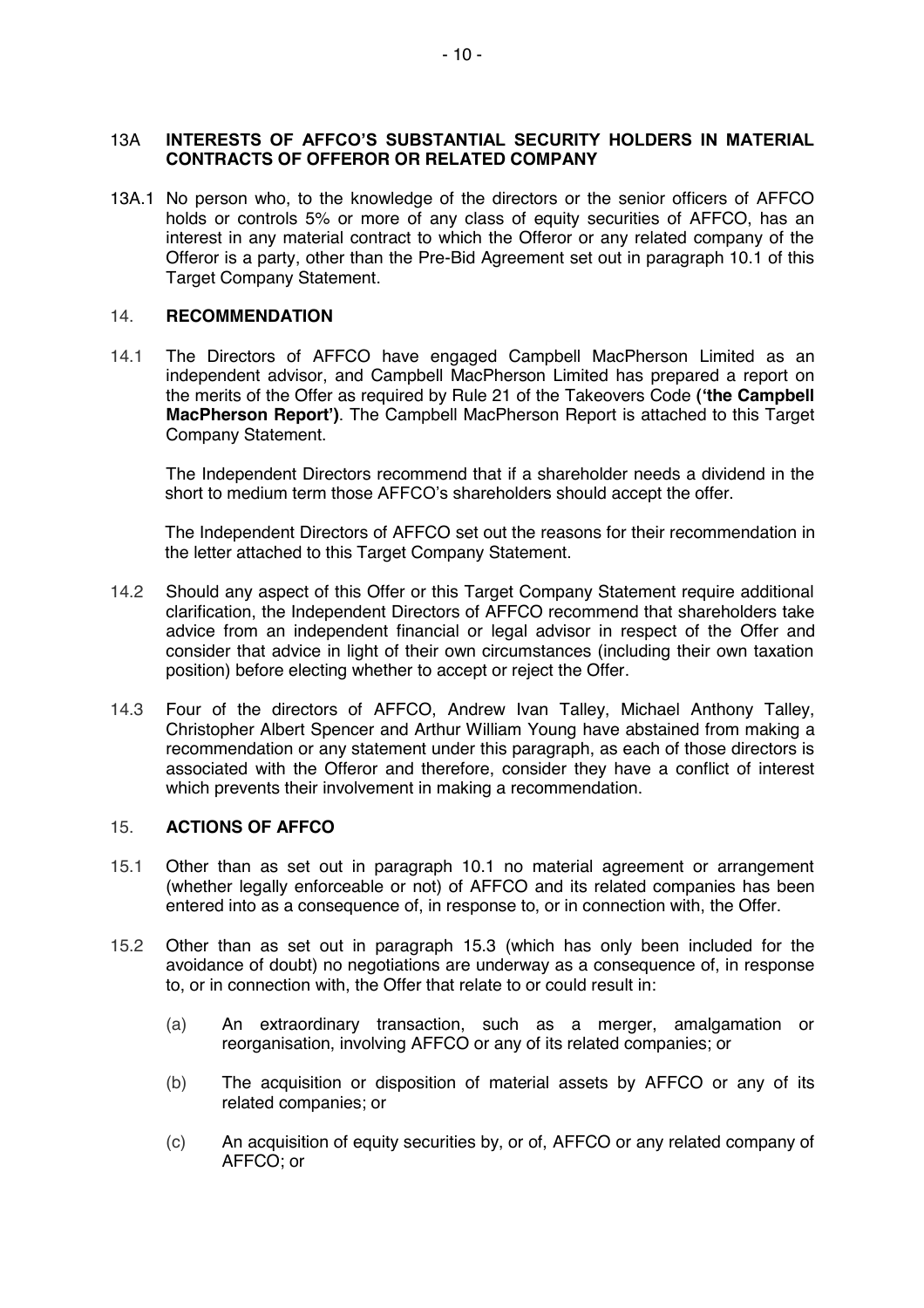- (d) Any material change in the equity securities on issue, or policy relating to distributions, of AFFCO.
- 15.3 As noted in paragraph 11 of Schedule A of the Offer, the Offeror may become entitled to invoke the compulsory acquisition provisions of the Takeover Code, it may elect to move to compulsory acquisition of all outstanding AFFCO Shares on, and delist AFFCO from, the NZSX trading platform as a consequence of the Offer. The compulsory acquisition provisions of the Takeovers Code are explained at paragraph 2.7 of the Campbell MacPherson Report.

#### 16. **EQUITY SECURITIES OF AFFCO**

- 16.1 AFFCO has 505,483,194 ordinary shares on issue, being the Shares and being the only class of equity securities (as defined in the Takeovers Code) AFFCO has on issue.
- 16.2 The rights of the holders of the Shares in respect of capital, distributions and voting are as follows:
	- (a) The right to an equal share with other shareholders in dividends authorised by the board of directors of AFFCO;
	- (b) The right to an equal share with other shareholders in the distribution of surplus assets on the liquidation of AFFCO; and
	- (c) The right to cast one vote on a show of hands or the right to cast one vote for each Share held on a poll, in each case at a meeting of shareholders on any resolution, including a resolution to:
		- (i) Appoint or remove a director or auditor;
		- (ii) Alter AFFCO's Constitution;
		- (iii) Approve a major transaction;
		- (iv) Approve an amalgamation of AFFCO; and
		- (v) Put AFFCO into liquidation.
- 16.3 AFFCO has not issued or granted any options or rights to acquire any equity securities in AFFCO.

#### 17. **FINANCIAL INFORMATION**

17.1 Every person to whom the Offer is made is entitled to obtain from AFFCO a copy of AFFCO's most recent annual report, being the annual report for the period ending 30 September 2009, by making a written request to:

AFFCO Holdings Limited Great South Road Horotiu New Zealand

A copy of the annual report is also available from AFFCO's website at www.affco.co.nz.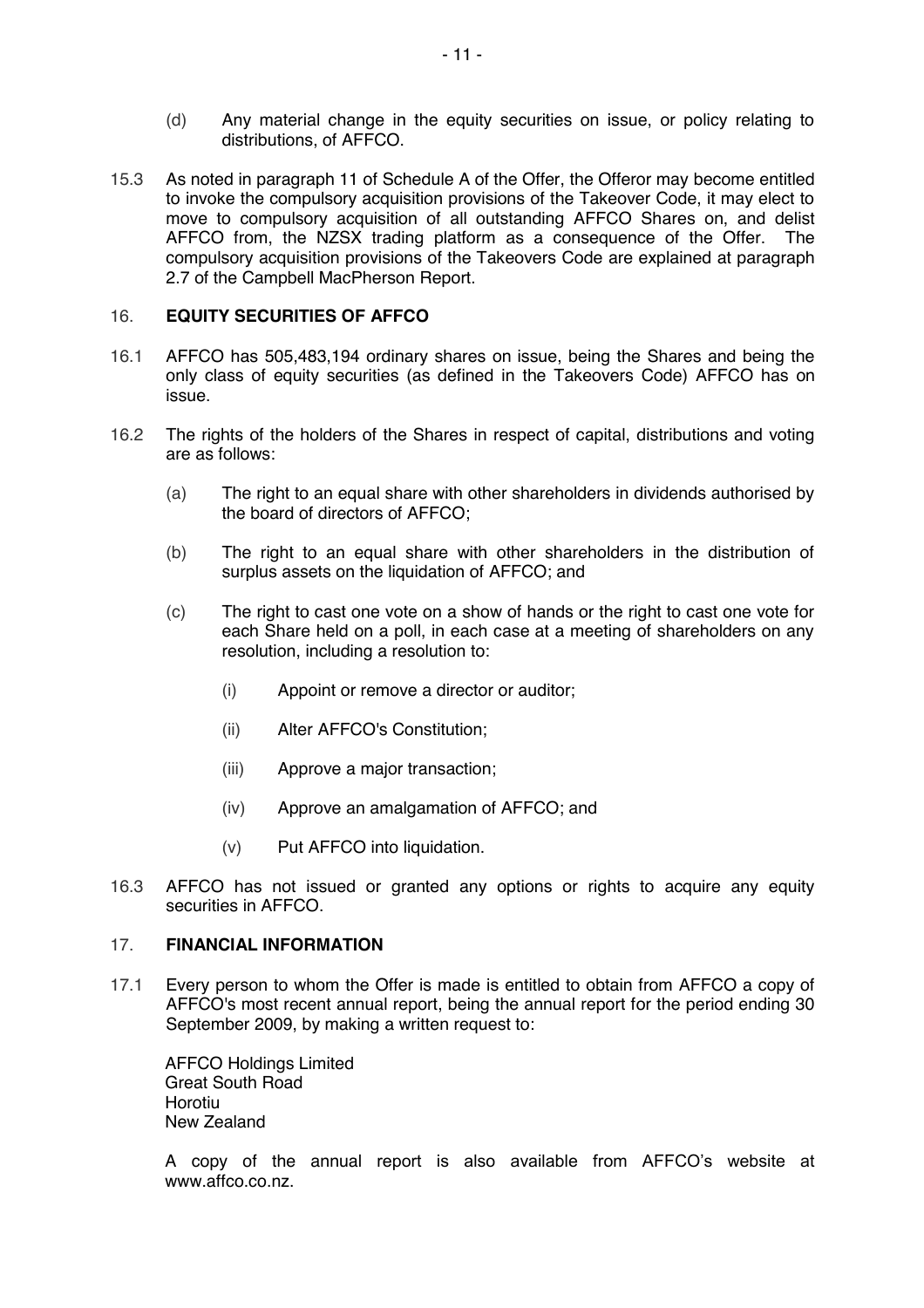- 17.2 AFFCO has prepared a half-yearly report and half-yearly financial statement for the period ending 31 March 2010. A copy of this report is attached to this Target Company Statement.
- 17.3 AFFCO has not issued any interim reports since the most recent half-yearly report.
- 17.4 AFFCO is not aware of any material changes in the financial or trading position, or prospects, of AFFCO, since the annual report for the period ending 30 September 2009.
- 17.5 AFFCO does not consider that there is any other information about the assets, liabilities, profitability and financial affairs of AFFCO that could reasonably be expected to be material to the making of a decision by the offerees to accept or reject the Offer.

#### 18. **INDEPENDENT ADVICE ON MERITS OF OFFER**

18.1 Campbell MacPherson Limited has been appointed by AFFCO as an independent adviser to provide a report under Rule 21 of the Takeovers Code on the merits of the Offer. A full copy of the report prepared by Campbell MacPherson Limited dated 6 August 2010 is attached to this Target Company Statement.

#### 19. **Asset Valuation**

19.1 None of the information provided in this Target Company Statement refers to a valuation of any asset.

#### 20. **Prospective Financial Information**

20.1 This Target Company Statement does not refer to any prospective financial information.

#### 21. **Market Prices and Quoted Equity Securities under Offer**

- 21.1 The equity securities of AFFCO are quoted on the NZSX market of New Zealand Exchange Limited.
- 21.2 The closing price on NZSX of Shares in AFFCO which are the subject of the Offer are as follows;
	- (a) \$0.37 on 11 August 2010 (which is the last practicable working day before the date on which this Target Company Statement is sent); and
	- (b) \$0.37 on 19 July 2010 which is the last date on which a trade occurred before the date on which AFFCO received notice of the Offer.
- 21.3 The highest and lowest closing market prices on NZSX and the relevant dates during the six months before the date on which AFFCO received notice of the Offer are as follows:
	- (a) \$0.36 on 25 January 2010; and
	- (b) \$0.40 on 26 February 2010.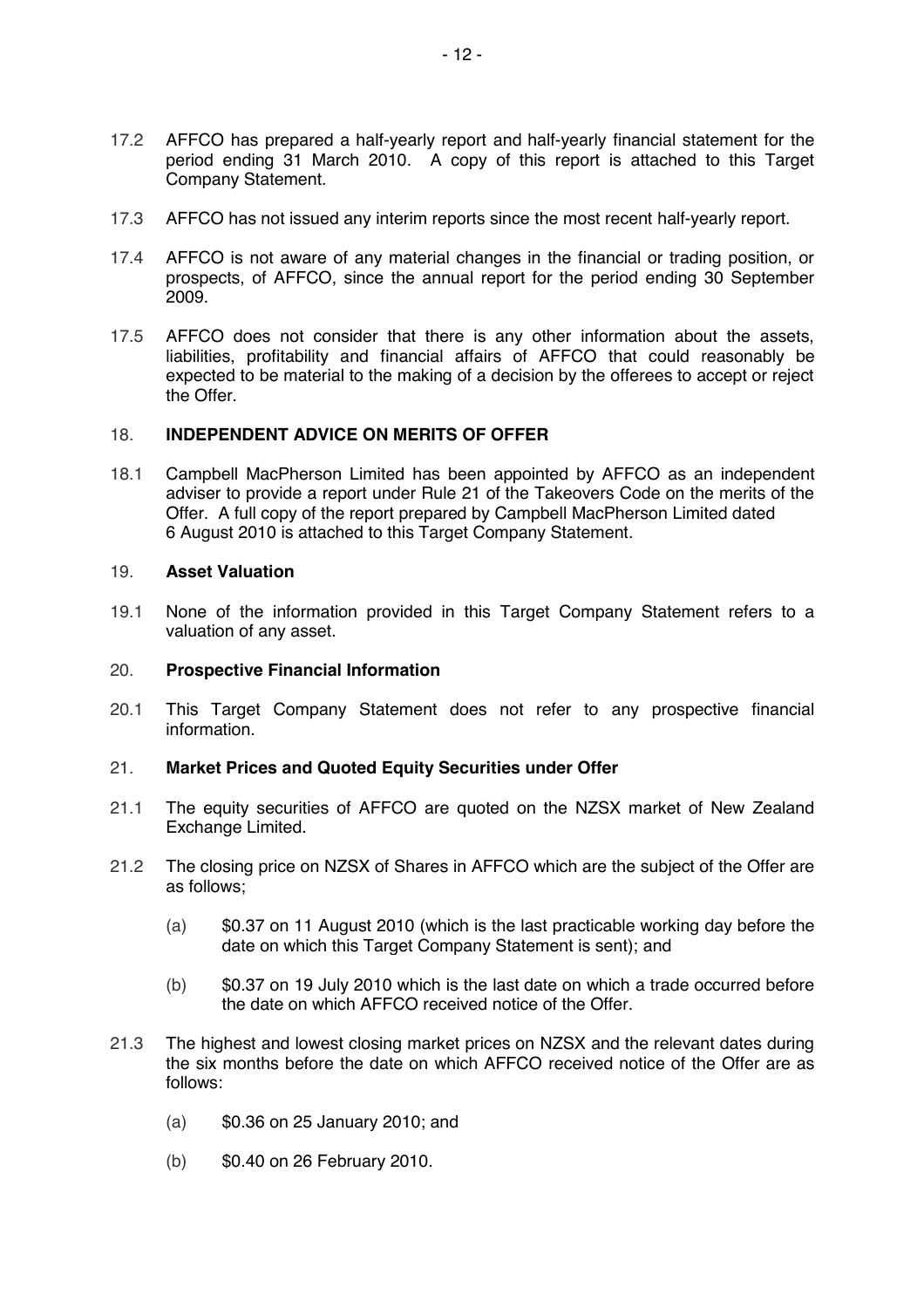- 21.4 There have been no issues of equity securities, changes in equity securities on issue, or any distributions which could have affected the market prices referred to in paragraphs 21.2 and 21.3.
- 21.5 There is no other information about the market price of the securities that would reasonably be expected to be material to the making of a decision by the offerees to accept or reject the Offer.

#### 22. **Other Information**

- 22.1 If the offer becomes unconditional, AFFCO will require a waiver from its funding banks in respect of specific covenants under its banking facilities related to any one party acquiring more than 74.9% of the Shares in AFFCO. Indications are a waiver will be forthcoming, but as at the date of this Target Company Statement a waiver has not been obtained.
- 22.2 There is no other information not required to be disclosed elsewhere in this Target Company Statement (including the Campbell MacPherson Report) that could reasonably be expected to be material to the making of a decision by the offerees to accept or reject the Offer.

#### 23. **APPROVAL OF THIS TARGET COMPANY STATEMENT**

- 23.1 The contents of this Target Company Statement have been approved by the Independent Directors of AFFCO.
- 23.2 Andrew Ivan Talley, Michael Anthony Talley, Peter Ivan Talley, Christopher Arthur Spencer and Arthur William Young, who have a clear conflict of interest, have not participated in the preparation of this Target Company Statement, except to the extent that they have been asked to provide information for inclusion which relates specifically to them. Accordingly, they have not approved the Target Company **Statement**

#### 24. **CERTIFICATE**

To the best of our knowledge and belief, after making proper enquiry, the information contained in or accompanying this Target Company Statement is, in all material respects, true and correct and not misleading, whether by omission of any information or otherwise, and includes all the information required to be disclosed by AFFCO as the target company under the Takeovers Code.

 $\overline{a}$ 

Samuel Lewis Director and chairman of the Board of AFFCO

 $\overline{a}$ 

Robert William Carter Director of AFFCO